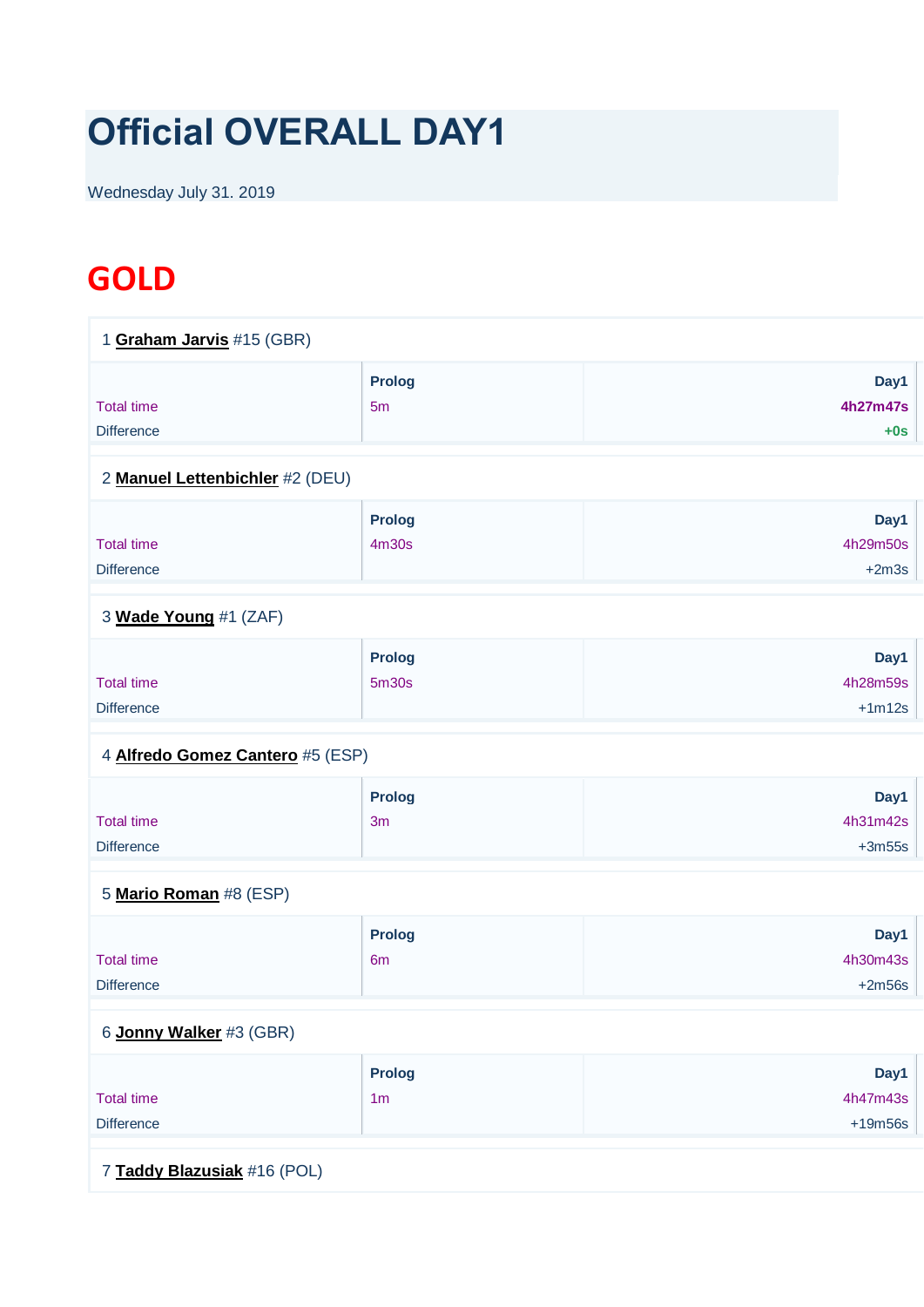| <b>Prolog</b><br>8 David Cyprian #7 (CZE)<br><b>Prolog</b><br>4h47m31s<br><b>6m30s</b><br>9 Pol Tarres #19 (ESP)<br><b>Prolog</b><br>Day1<br><b>Total time</b><br>4h54m8s<br>2m<br>$+26m21s$<br><b>Difference</b><br>10 Dieter Rudolf #24 (AUT)<br><b>Prolog</b><br>7 <sub>m</sub><br>11 <b>Billy Bolt</b> #4 (GBR)<br><b>Prolog</b><br>Day1<br><b>Total time</b><br>5h21m43s<br>4m<br>$+53m56s$<br><b>Difference</b><br>12 Josep Garcia Montana #13 (ESP)<br><b>Prolog</b><br><b>7m15s</b><br>13 Michael Walkner #31 (AUT)<br>Day1<br><b>Prolog</b><br>5h19m19s<br><b>Total time</b><br>12m<br><b>Difference</b><br>$+51m32s$<br>14 Jonathan Richardson #38 (GBR)<br><b>Prolog</b><br><b>7m45s</b> |                   |           |
|-----------------------------------------------------------------------------------------------------------------------------------------------------------------------------------------------------------------------------------------------------------------------------------------------------------------------------------------------------------------------------------------------------------------------------------------------------------------------------------------------------------------------------------------------------------------------------------------------------------------------------------------------------------------------------------------------------|-------------------|-----------|
|                                                                                                                                                                                                                                                                                                                                                                                                                                                                                                                                                                                                                                                                                                     |                   | Day1      |
|                                                                                                                                                                                                                                                                                                                                                                                                                                                                                                                                                                                                                                                                                                     | <b>Total time</b> | 4h51m3s   |
|                                                                                                                                                                                                                                                                                                                                                                                                                                                                                                                                                                                                                                                                                                     | <b>Difference</b> | $+23m16s$ |
|                                                                                                                                                                                                                                                                                                                                                                                                                                                                                                                                                                                                                                                                                                     |                   |           |
|                                                                                                                                                                                                                                                                                                                                                                                                                                                                                                                                                                                                                                                                                                     |                   |           |
|                                                                                                                                                                                                                                                                                                                                                                                                                                                                                                                                                                                                                                                                                                     |                   | Day1      |
|                                                                                                                                                                                                                                                                                                                                                                                                                                                                                                                                                                                                                                                                                                     | <b>Total time</b> |           |
|                                                                                                                                                                                                                                                                                                                                                                                                                                                                                                                                                                                                                                                                                                     | <b>Difference</b> | $+19m44s$ |
|                                                                                                                                                                                                                                                                                                                                                                                                                                                                                                                                                                                                                                                                                                     |                   |           |
|                                                                                                                                                                                                                                                                                                                                                                                                                                                                                                                                                                                                                                                                                                     |                   |           |
|                                                                                                                                                                                                                                                                                                                                                                                                                                                                                                                                                                                                                                                                                                     |                   |           |
|                                                                                                                                                                                                                                                                                                                                                                                                                                                                                                                                                                                                                                                                                                     |                   |           |
|                                                                                                                                                                                                                                                                                                                                                                                                                                                                                                                                                                                                                                                                                                     |                   |           |
|                                                                                                                                                                                                                                                                                                                                                                                                                                                                                                                                                                                                                                                                                                     |                   |           |
|                                                                                                                                                                                                                                                                                                                                                                                                                                                                                                                                                                                                                                                                                                     |                   | Day1      |
|                                                                                                                                                                                                                                                                                                                                                                                                                                                                                                                                                                                                                                                                                                     | <b>Total time</b> | 5h8m33s   |
|                                                                                                                                                                                                                                                                                                                                                                                                                                                                                                                                                                                                                                                                                                     | <b>Difference</b> | $+40m46s$ |
|                                                                                                                                                                                                                                                                                                                                                                                                                                                                                                                                                                                                                                                                                                     |                   |           |
|                                                                                                                                                                                                                                                                                                                                                                                                                                                                                                                                                                                                                                                                                                     |                   |           |
|                                                                                                                                                                                                                                                                                                                                                                                                                                                                                                                                                                                                                                                                                                     |                   |           |
|                                                                                                                                                                                                                                                                                                                                                                                                                                                                                                                                                                                                                                                                                                     |                   |           |
|                                                                                                                                                                                                                                                                                                                                                                                                                                                                                                                                                                                                                                                                                                     |                   |           |
|                                                                                                                                                                                                                                                                                                                                                                                                                                                                                                                                                                                                                                                                                                     |                   |           |
|                                                                                                                                                                                                                                                                                                                                                                                                                                                                                                                                                                                                                                                                                                     |                   | Day1      |
|                                                                                                                                                                                                                                                                                                                                                                                                                                                                                                                                                                                                                                                                                                     | <b>Total time</b> | 5h18m53s  |
|                                                                                                                                                                                                                                                                                                                                                                                                                                                                                                                                                                                                                                                                                                     | <b>Difference</b> | $+51m6s$  |
|                                                                                                                                                                                                                                                                                                                                                                                                                                                                                                                                                                                                                                                                                                     |                   |           |
|                                                                                                                                                                                                                                                                                                                                                                                                                                                                                                                                                                                                                                                                                                     |                   |           |
|                                                                                                                                                                                                                                                                                                                                                                                                                                                                                                                                                                                                                                                                                                     |                   |           |
|                                                                                                                                                                                                                                                                                                                                                                                                                                                                                                                                                                                                                                                                                                     |                   |           |
|                                                                                                                                                                                                                                                                                                                                                                                                                                                                                                                                                                                                                                                                                                     |                   |           |
|                                                                                                                                                                                                                                                                                                                                                                                                                                                                                                                                                                                                                                                                                                     |                   |           |
|                                                                                                                                                                                                                                                                                                                                                                                                                                                                                                                                                                                                                                                                                                     |                   | Day1      |
|                                                                                                                                                                                                                                                                                                                                                                                                                                                                                                                                                                                                                                                                                                     | <b>Total time</b> | 5h24m59s  |
|                                                                                                                                                                                                                                                                                                                                                                                                                                                                                                                                                                                                                                                                                                     | <b>Difference</b> | $+57m12s$ |

15 **[Tuinstra Rienk](https://www.redbullromaniacs.com/for-competitors/profile/?e=rbr2019&b=18)** #18 (NLD)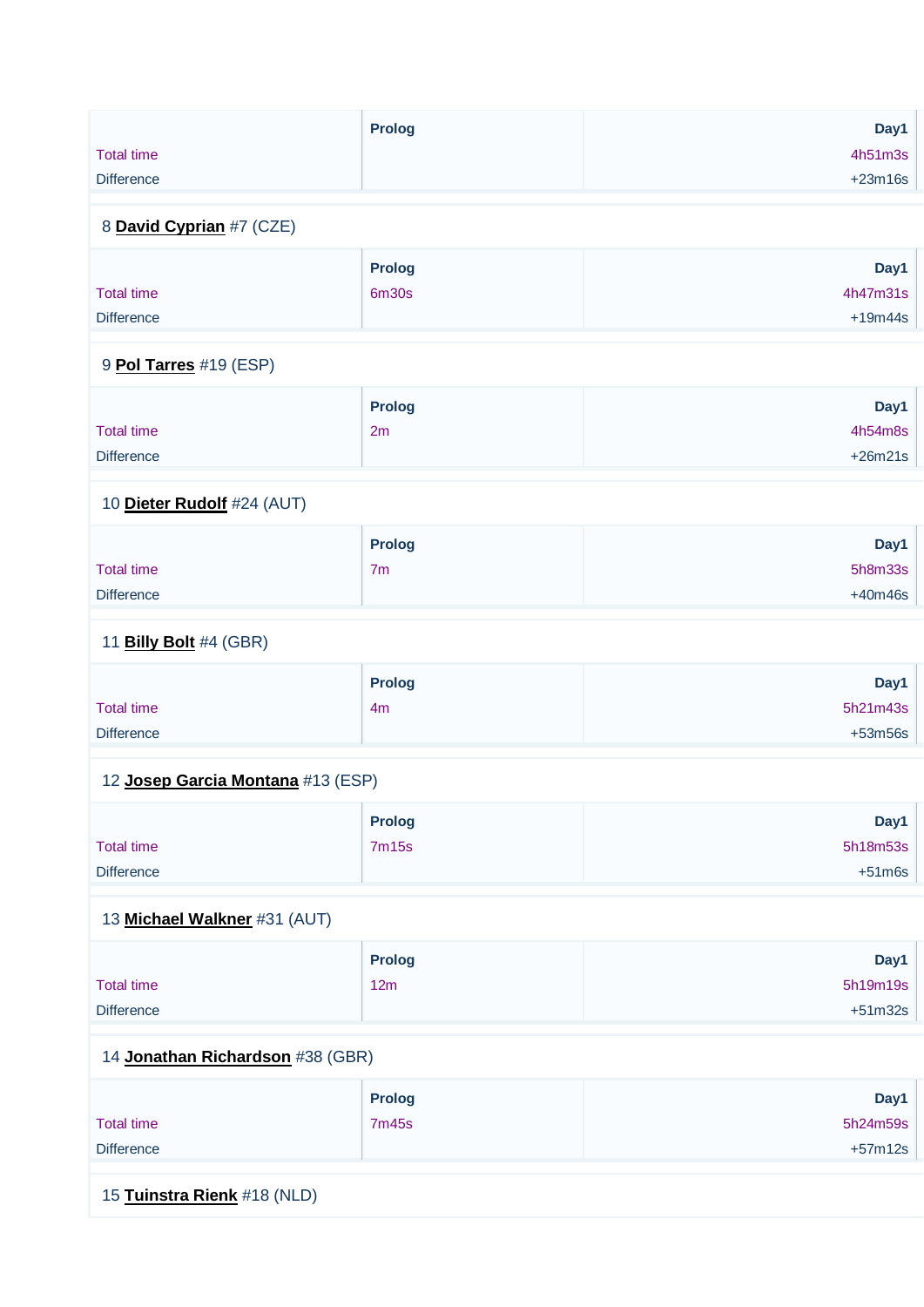| <b>Total time</b><br><b>Difference</b> | <b>Prolog</b><br>9m45s          | Day1<br>5h28m27s<br>$+1h40s$    |
|----------------------------------------|---------------------------------|---------------------------------|
| 16 <b>Nathan Watson</b> #14 (GBR)      |                                 |                                 |
| <b>Total time</b><br><b>Difference</b> | <b>Prolog</b><br><b>8m15s</b>   | Day1<br>5h35m46s<br>$+1h7m59s$  |
| 17 Ib Andersen #29 (NOR)               |                                 |                                 |
| <b>Total time</b><br><b>Difference</b> | <b>Prolog</b><br>8 <sub>m</sub> | Day1<br>5h36m36s<br>$+1h8m49s$  |
| 18 <b>William Hoare</b> #35 (GBR)      |                                 |                                 |
| <b>Total time</b><br><b>Difference</b> | <b>Prolog</b><br>6m45s          | Day1<br>5h39m45s<br>+1h11m58s   |
| 19 Keith Curtis #10 (USA)              |                                 |                                 |
| <b>Total time</b><br><b>Difference</b> | <b>Prolog</b><br>11m            | Day1<br>5h38m50s<br>$+1h11m3s$  |
| 20 Philipp Scholz #9 (DEU)             |                                 |                                 |
| <b>Total time</b><br><b>Difference</b> | <b>Prolog</b><br>10m            | Day1<br>5h40m5s<br>$+1h12m18s$  |
| 21 Dwayne Kleynhans #22 (ZAF)          |                                 |                                 |
| <b>Total time</b><br><b>Difference</b> | <b>Prolog</b><br><b>8m30s</b>   | Day1<br>5h44m41s<br>$+1h16m54s$ |
| 22 Sonny Goggia #20 (ITA)              |                                 |                                 |
| <b>Total time</b><br><b>Difference</b> | <b>Prolog</b><br><b>7m30s</b>   | Day1<br>5h50m13s<br>+1h22m26s   |

23 **[Matthew Green](https://www.redbullromaniacs.com/for-competitors/profile/?e=rbr2019&b=27)** #27 (ZAF)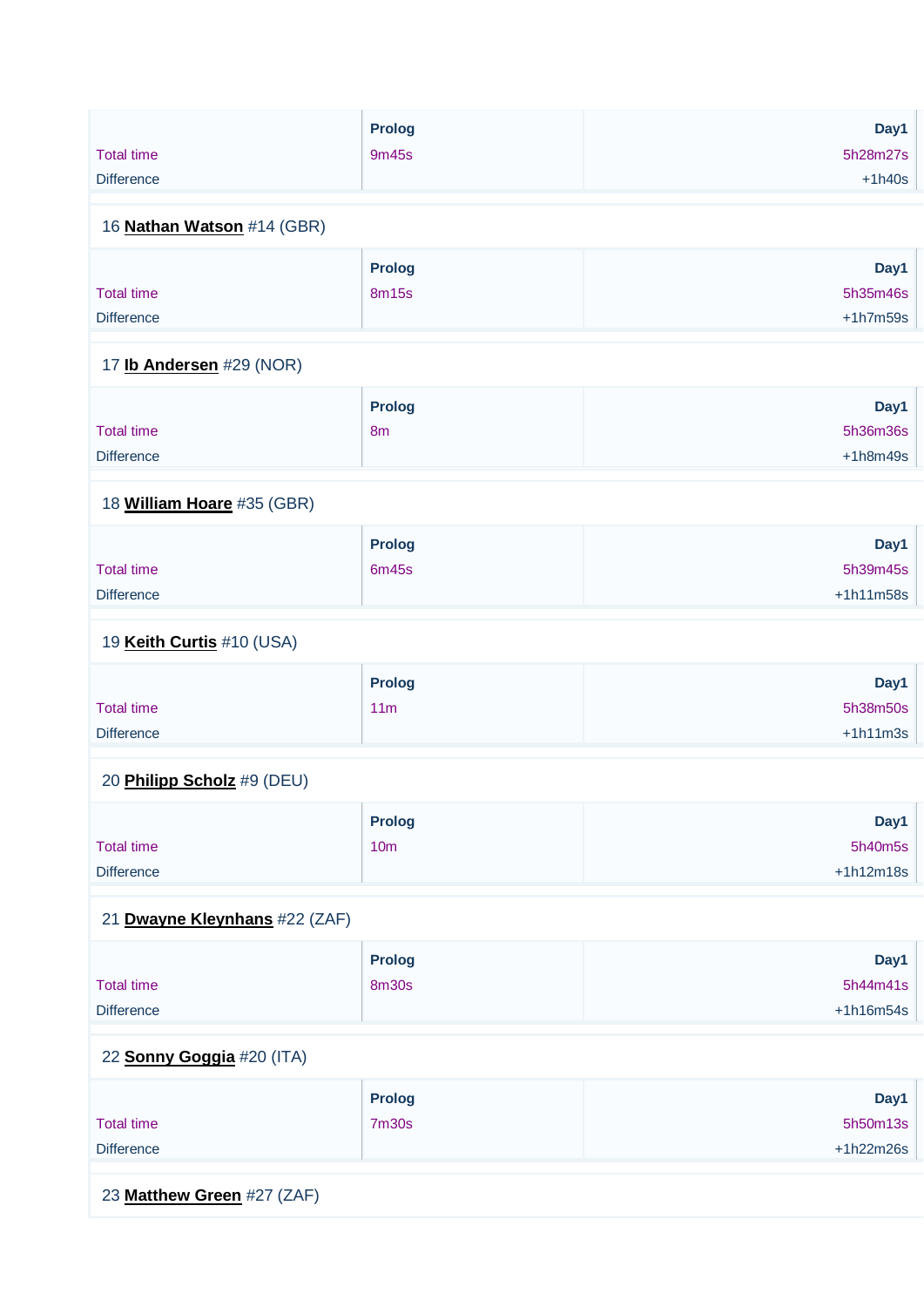|                                   | <b>Prolog</b> | Day1        |
|-----------------------------------|---------------|-------------|
| <b>Total time</b>                 | 9m            | 5h55m42s    |
|                                   |               |             |
| <b>Difference</b>                 |               | $+1h27m55s$ |
|                                   |               |             |
| 24 Adam Giles #33 (AUS)           |               |             |
|                                   | <b>Prolog</b> | Day1        |
| <b>Total time</b>                 | 11m15s        | 6h2m11s     |
| <b>Difference</b>                 |               | $+1h34m24s$ |
|                                   |               |             |
|                                   |               |             |
| 25 Michele Bosi #12 (ITA)         |               |             |
|                                   | <b>Prolog</b> | Day1        |
| <b>Total time</b>                 | 11m45s        | 6h7m41s     |
|                                   |               |             |
| <b>Difference</b>                 |               | $+1h39m54s$ |
|                                   |               |             |
| 26 Thomas Schranz #17 (CHE)       |               |             |
|                                   | <b>Prolog</b> | Day1        |
| <b>Total time</b>                 | <b>9m30s</b>  | 6h27m20s    |
|                                   |               |             |
| <b>Difference</b>                 |               | +1h59m33s   |
| 27 William Oosthuizen #36 (ZAF)   |               |             |
|                                   |               |             |
|                                   | <b>Prolog</b> | Day1        |
| <b>Total time</b>                 | 11m30s        | 6h25m44s    |
| <b>Difference</b>                 |               | $+1h57m57s$ |
|                                   |               |             |
| 28 <b>Suff Sella</b> #26 (ISR)    |               |             |
|                                   |               |             |
|                                   | Prolog        | Day1        |
| <b>Total time</b>                 | 10m15s        | 6h32m37s    |
| <b>Difference</b>                 |               | $+2h4m50s$  |
|                                   |               |             |
| 29 Chris Perry #25 (AUS)          |               |             |
|                                   |               |             |
|                                   | <b>Prolog</b> | Day1        |
| <b>Total time</b>                 | 9m15s         | 6h38m15s    |
| <b>Difference</b>                 |               | $+2h10m28s$ |
|                                   |               |             |
| 30 <b>Anthony Solar</b> #30 (AUS) |               |             |
|                                   |               |             |
|                                   | <b>Prolog</b> | Day1        |
| <b>Total time</b>                 | 10m30s        | 6h43m49s    |
| <b>Difference</b>                 |               | $+2h16m2s$  |
|                                   |               |             |
| 31 David Garza #28 (MEX)          |               |             |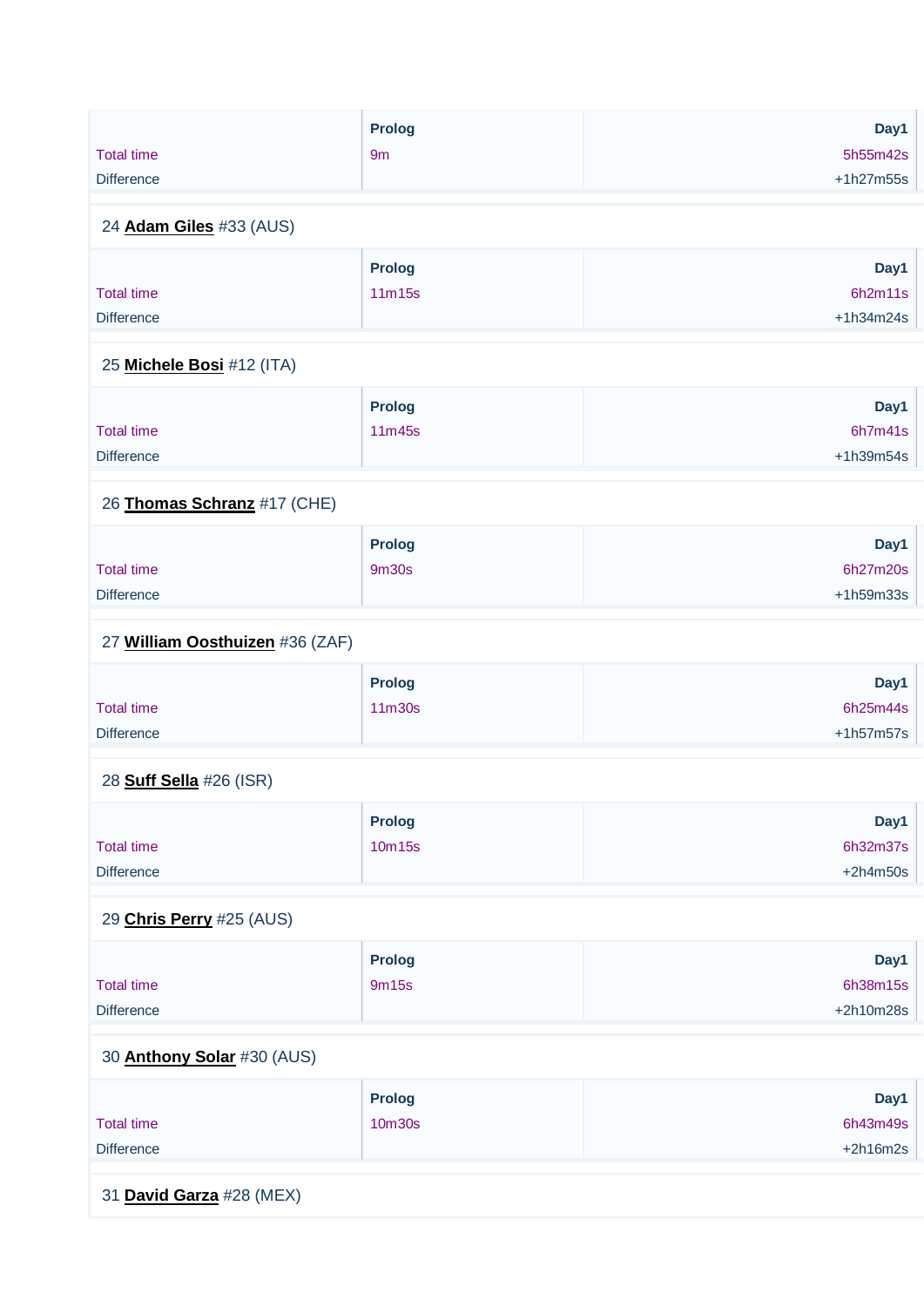|                                   | <b>Prolog</b> | Day1        |
|-----------------------------------|---------------|-------------|
| <b>Total time</b>                 | 10m45s        | 6h52m22s    |
| <b>Difference</b>                 |               | $+2h24m35s$ |
|                                   |               |             |
| 32 Vasiu Nicolae Miron #40 (ROU)  |               |             |
|                                   | Prolog        | Day1        |
| <b>Total time</b>                 | 15m           | 7h39m29s    |
| <b>Difference</b>                 |               | $+3h11m42s$ |
|                                   |               |             |
| 33 Claudiu Bozesan #39 (ROU)      |               |             |
|                                   | <b>Prolog</b> | Day1        |
| <b>Total time</b>                 | 12m15s        | 8h3m10s     |
|                                   |               |             |
| <b>Difference</b>                 |               | $+3h35m23s$ |
| 34 Sandra Gomez Cantero #23 (ESP) |               |             |
|                                   | <b>Prolog</b> | Day1        |
| <b>Total time</b>                 | 12m30s        | 8h16m46s    |
|                                   |               |             |
| <b>Difference</b>                 |               | +3h48m59s   |
| 35 Gavrilov Mikhail #34 (RUS)     |               |             |
|                                   | <b>Prolog</b> | Day1        |
| <b>Total time</b>                 | 15m           | 9h42m2s     |
|                                   |               |             |
| <b>Difference</b>                 |               | +5h14m15s   |
| 36 <b>Rigor Rico</b> #21 (BRA)    |               |             |
|                                   | <b>Prolog</b> | Day1        |
| <b>Total time</b>                 | <b>8m45s</b>  | 10h37m19s   |
| <b>Difference</b>                 |               | $+6h9m32s$  |
|                                   |               |             |
| AB1                               |               |             |
|                                   |               |             |
| 37 André Wold Larsen #32 (NOR)    |               |             |
|                                   | <b>Prolog</b> | Day1        |
| <b>Total time</b>                 | 15m           | 18h22m21s   |
| <b>Difference</b>                 |               | +13h54m34s  |
|                                   |               |             |
| AB1                               |               |             |
|                                   |               |             |
| 38 Ziv Karmi #37 (ISR)            |               |             |